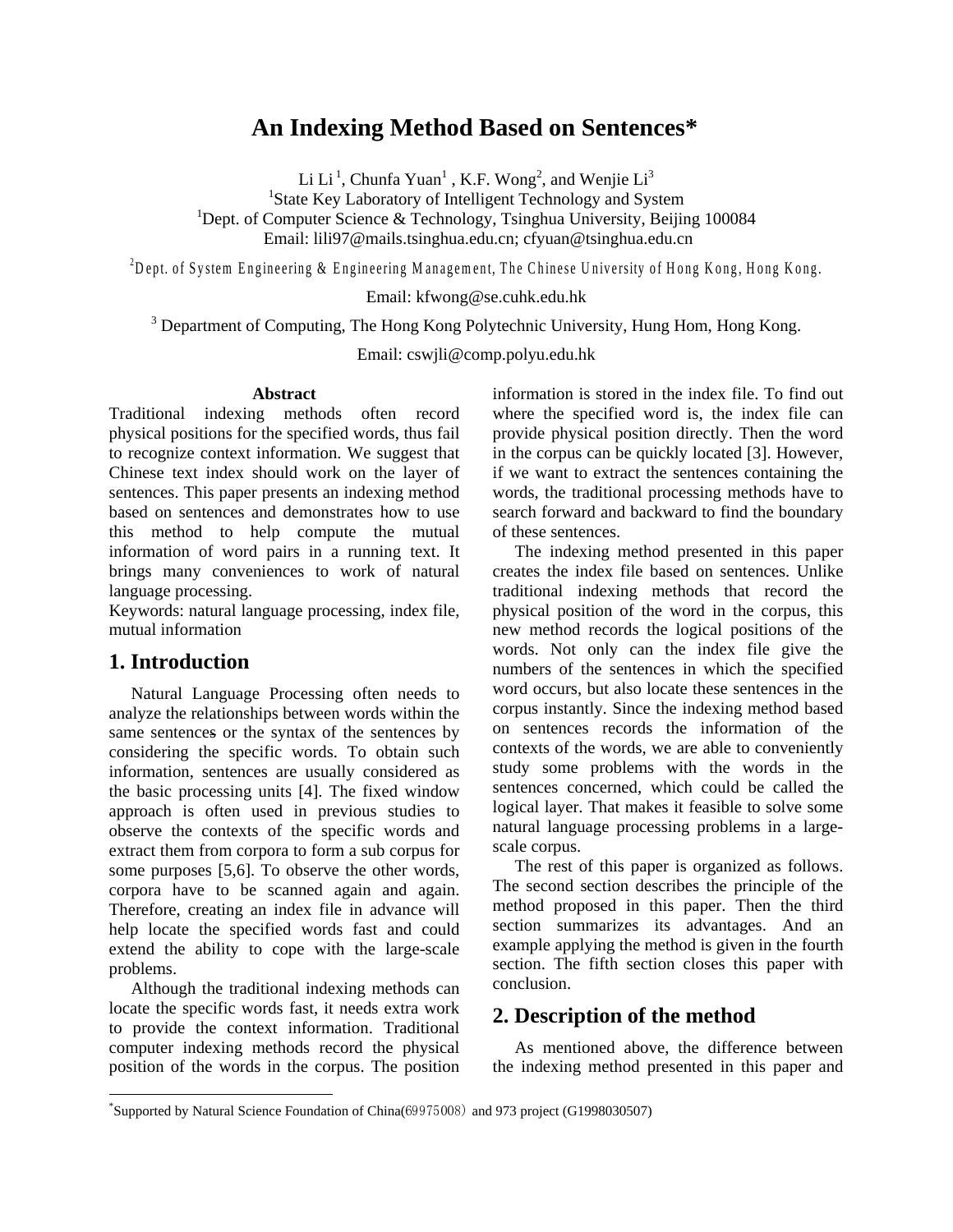the traditional ones is: the method presented here records the logical positions (sentence number), which can be mapped to physical positions (file pointer), while traditional ones only record the physical positions. By using the method presented here, when we want to get where the concerned word is, what we need to know first is not the physical positions, but the logic ones. Then we extract the sentences including the word from the corpus with the logic positions mapping to physical positions.

The indexing method presented in this paper deals with the following five kinds of files:

- (1) Corpus File: a large-scale text file.
- (2) Separation File: a binary file, recording the positions of the delimiter of each sentence in the corpus.
- (3) Word List File: a text file, which consists of a sorted list of words.
- (4) Frequency File: a binary file, which records the frequencies and the starting positions of the corresponding blocks in the Index File.
- (5) Index File: a binary file, which consists of a series of blocks, the logical positions of the words in the corpus.

Corpus File and Word List File are provided by users. The other three kinds of files, Separation File, Frequency File and Index File, are created in indexing process. With the method presented here, we deal with one large-scale text file as our corpus. Thus we avoid the problem of coding the multiple documents and subdirectories. It is generally believed that Chinese information retrieval should be based on words, not characters [1,2]. So we process the corpus with segmentation.

Before creating an index file, we must have a Word List File that we want to create an index for. Generally, the word list is a sorted list. Thus we can fast locate any specified word in the list.

The Separation File is created according to the Corpus File. So the Separation File needs to be updated if the Corpus File is changed. The Frequency File and the Index File correspond to the Word List File. These three files are bound together. We may have many groups of these three kinds of files built on the same Corpus File and the corresponding Separation File. If the Word List File changes, the corresponding Frequency File and Index File will be updated as well.

The procedure of creating index files is divided into two steps, which are described respectively in the following two parts.

# **2.1 Create the Separation File**

Five delimiters are defined as the separation punctuations of Chinese sentences: Comma (, ), Period ( $\circ$ ), Interrogation (?), Semicolon (;), and Interjection  $(!)$ . We scan the corpus for these five delimiters and record the physical positions into the separation file. The Separation File is composed of a series of records; each record consists of two parts:

- (1) The code of the delimiters, which distinguishes the different kinds of the delimiters;
- (2) The physical position of each delimiter found in the corpus.

The following table shows the structure of the Separation File (one row represents one record):

| $\ldots$                  |                     |  |
|---------------------------|---------------------|--|
| Code of the 1st delimiter | Physical position 1 |  |
| Code of the 2nd delimiter | Physical position 2 |  |
| Code of the 3rd delimiter | Physical position 3 |  |
|                           | $\cdots$            |  |

#### Table-1 The structure of the Separation File

From the Separation File, the sentence with the specified number from the corpus can be extracted quickly. For instance, the i\_th sentence in the corpus is obviously between the physical position stored in record i-1 and the one in record i.

# **2.2 Create the Frequency File and Index File**

From the Separation File, we can retrieve each sentence from the Corpus File in ascending order of the sentence number. Then we record the logical position of every word in the sentence, that is, the sentence number, into the index file. The index file is composed of a series of the blocks. Each word in the Word File corresponds to some consecutive blocks stored in the Index File. The number of the blocks each word associates equals the frequency of the word in the Corpus File. So we need to create the Frequency File to record the frequency of the word and to store the position of the starting block in the Index File.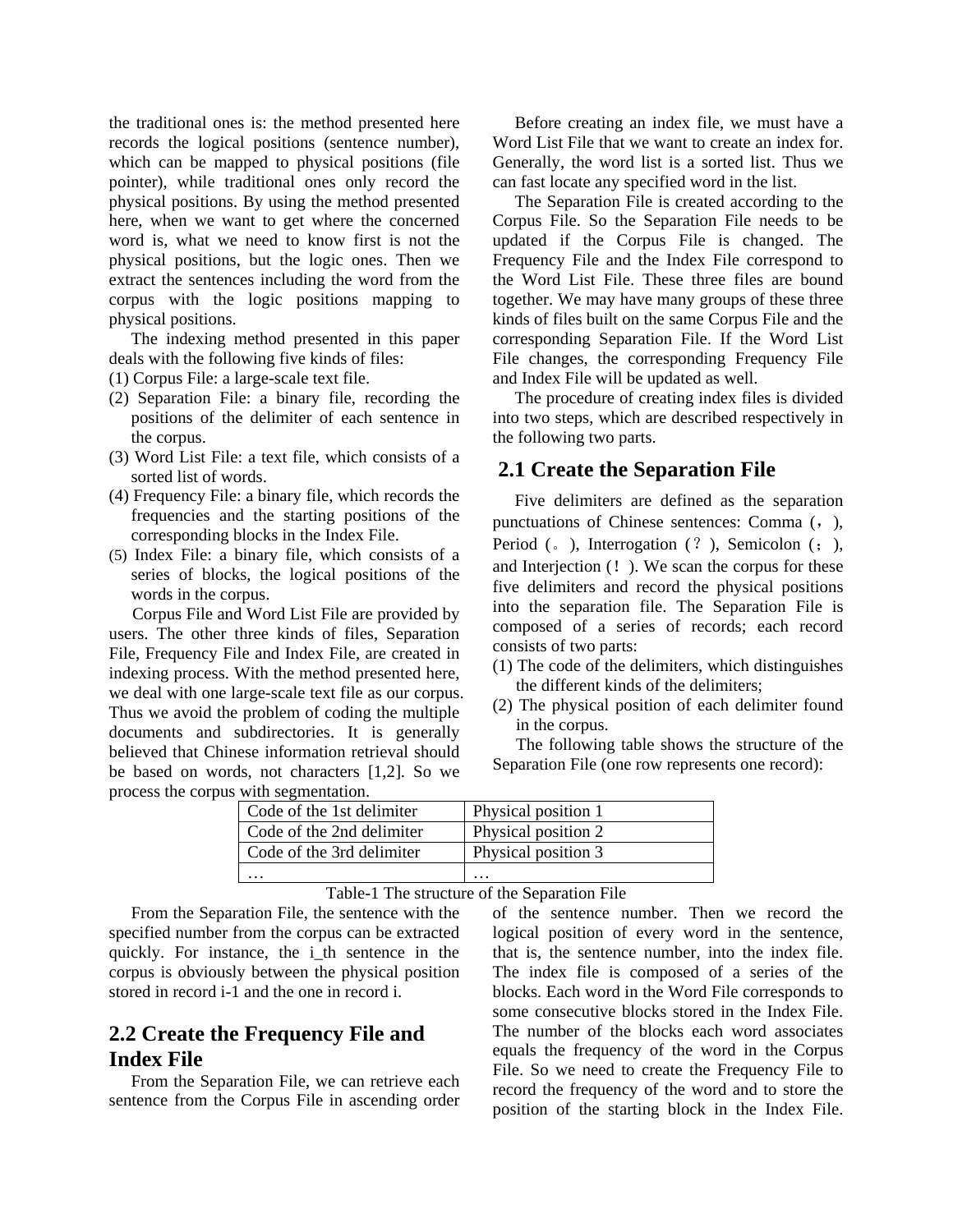Each record of the Frequency File consists of two parts:

- (1) The frequency of the word occurring in the Corpus, which is equal to the number of the blocks the word associates in the Index File.
- (2) The starting position in the Index File, which is the starting position of a series of corresponding blocks in the index file.

The following table shows the structure of the Frequency File (one row represents one record):

| Frequency of the 1st word | Starting position 1 |
|---------------------------|---------------------|
| Frequency of the 2nd word | Starting position 2 |
| Frequency of the 3rd word | Starting position 3 |
| $\cdots$                  | $\cdots$            |

Table-2 The structure of the Frequency File

A word may appear several times in one sentence. We record the sentence number for each occurrence of the word, in the Index File. That is, the Index File will have some sequential blocks recording the identical sentence number for the word.

#### **2.3 Search**

When a user input the word, the program will search that word in the word file first and get the word number, such as No.i. Then the No.i record in the Frequency File will be obtained. The No.i record includes the information of word frequency and the starting position of its blocks in the Index File. From these blocks the logical positions (sentence numbers) are obtained and will be transformed into physical positions by Separation File. Then, we can extract all the sentences containing the word if necessary.

The following is the data-flow map, which illustrates the procedures described above.



Fig-1 The data flowing map



**B** : Word File, Frequency File and Index File bounded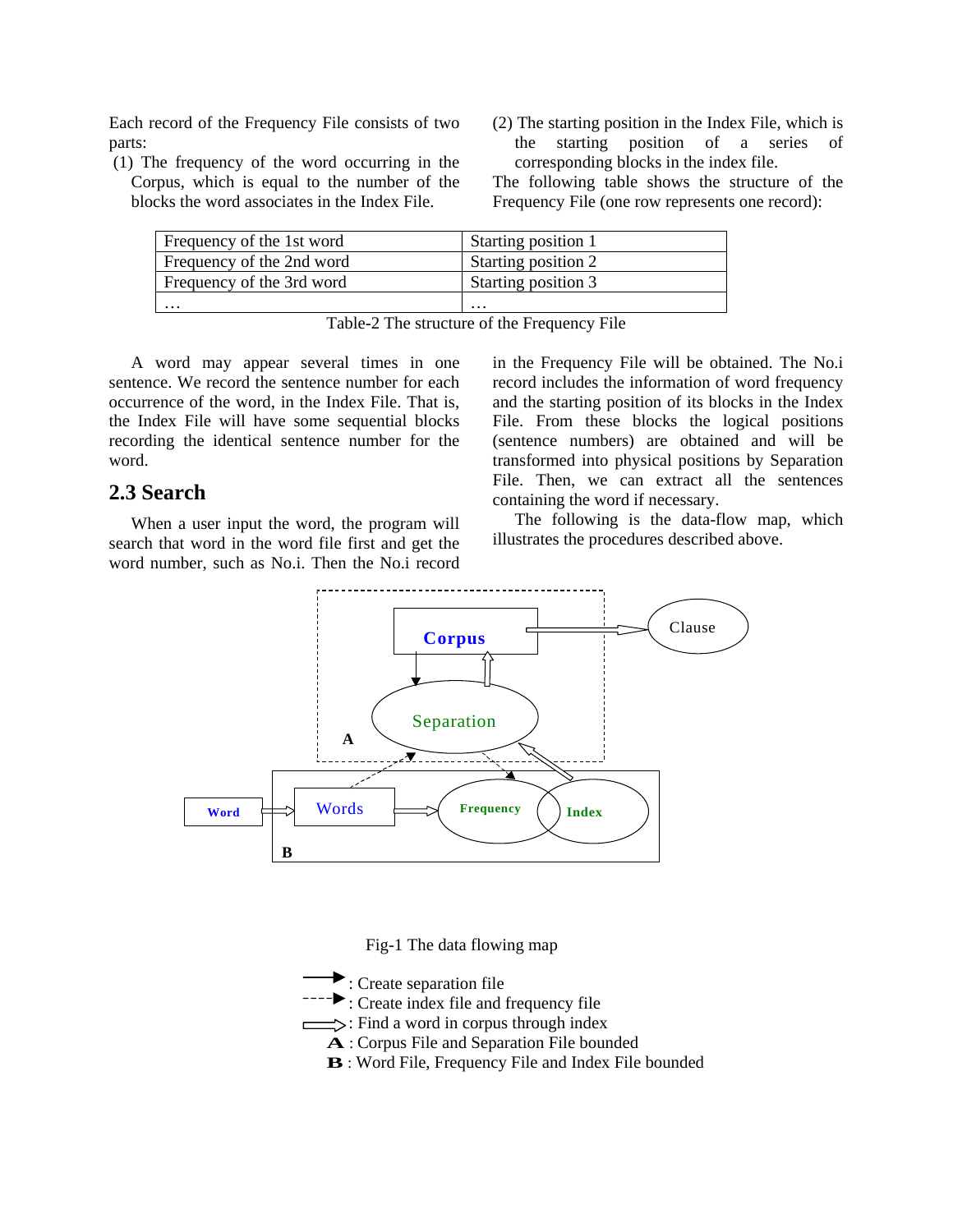### **3. The advantages of the method**

Text files include many control characters, such as carriage-return and new-line characters. So the natural language content is separated by these control characters. The meaningful separations should be some punctuations in natural languages. Our indexing method screens the effects of the control characters and brings more convenience for natural language processing than traditional ones.

The method can be applied on both raw corpora and processed corpora, quickly supplying the sentences containing keywords. Traditional indexing method can only give the physical positions of the keywords, lacking context information. It has to search forward and backward to find out sentence boundaries if needed. Actually, our method has done the portion of sentence locating work, recorded the information already in the procedure of creating Separation File and saved the time of searching.

When we study the relationship of some words in a large corpus, the method allows preprocessing on the sentences, which make viable some kinds of real-time computing in large-scale corpora. Traditional methods often use fixed-size window to observe the contexts of specified words and thus limit the ability to solve large-scale problems. The sentences, however, are the natural observing windows. The indexing method based on sentences reduces much time consumed for

matching words in the corpus and concentrates on the concerned ranges directly. The next section demonstrates an example that applies the method to compute the mutual information of an adjectivenoun word pair in a large-scale corpus.

# **4. An Example applying the method**

In some natural language processing tasks, we may need to compute the mutual information of word pairs. In this example, it is assumed that the objective is to compute the mutual information of an adjective-noun pair. The adjective is " $\ddot{\equiv} \overline{\mathbb{M}}$ " ("beautiful"), and the noun is " $\# \overline{R}$ " ("grassland"). Firstly, we create the Separation File for the corpus, the Frequency File and Index File for the Word List File. Secondly, we get the sentences containing the adjective and the noun. Finally, we select the proper sentences and compute the mutual information.

#### **4.1 Source Files**

The initial sources are a corpus file and a word list file. The program runs in a personal computer with Pentium II 466 processor and 128 MB RAM. It costs one hour and two minutes to create the Separation File, three hours and fifteen minutes to create the Frequency File and Index File. Table-3 shows the size and content of these files.

| . د.ب<br>Tequees much unie consumed for |             |                                       |
|-----------------------------------------|-------------|---------------------------------------|
| <b>FILE NAME</b>                        | <b>SIZE</b> | <b>CONTENT</b>                        |
| Corpus                                  | 240,000KB   | 120 million tokens                    |
| Word List                               | 385KB       | 62,467 word items                     |
| Separation                              | 27,7000KB   | 5,816,952 sentences in Corpus         |
| Frequency                               | 488KB       | $62,467$ records                      |
| Index                                   | 100,000KB   | 26,351,631 word occurrences in Corpus |

Table-3 The source files

### **4.2 Search the adjective and noun pairs**

When we search the adjective and the noun in the corpus, we can obtain the adjective's sentence numbers and the noun's sentence numbers from the Frequency File and Index File. By comparing the two series of sentence numbers in order and finding the common ones. We get the sentences in which the adjective and the noun both appear. In fact, we do not see these sentences now, but only get the sentence numbers in the corpus. However, we can extract these sentences from the corpus

according to the separation file if necessary. If we are only concerned about the frequency that the adjective-noun pair co-occurrences and don't care about the contexts, there's no need to use the separation file and the corpus file.

We describe the algorithm of obtaining the sentences including the adjective-noun pair in the following procedure:

(1)Get the sentence numbers of the adjective: a $1 \leq$  $a2 \le a3 \le ... \le am according to the frequency file$ and the index file;